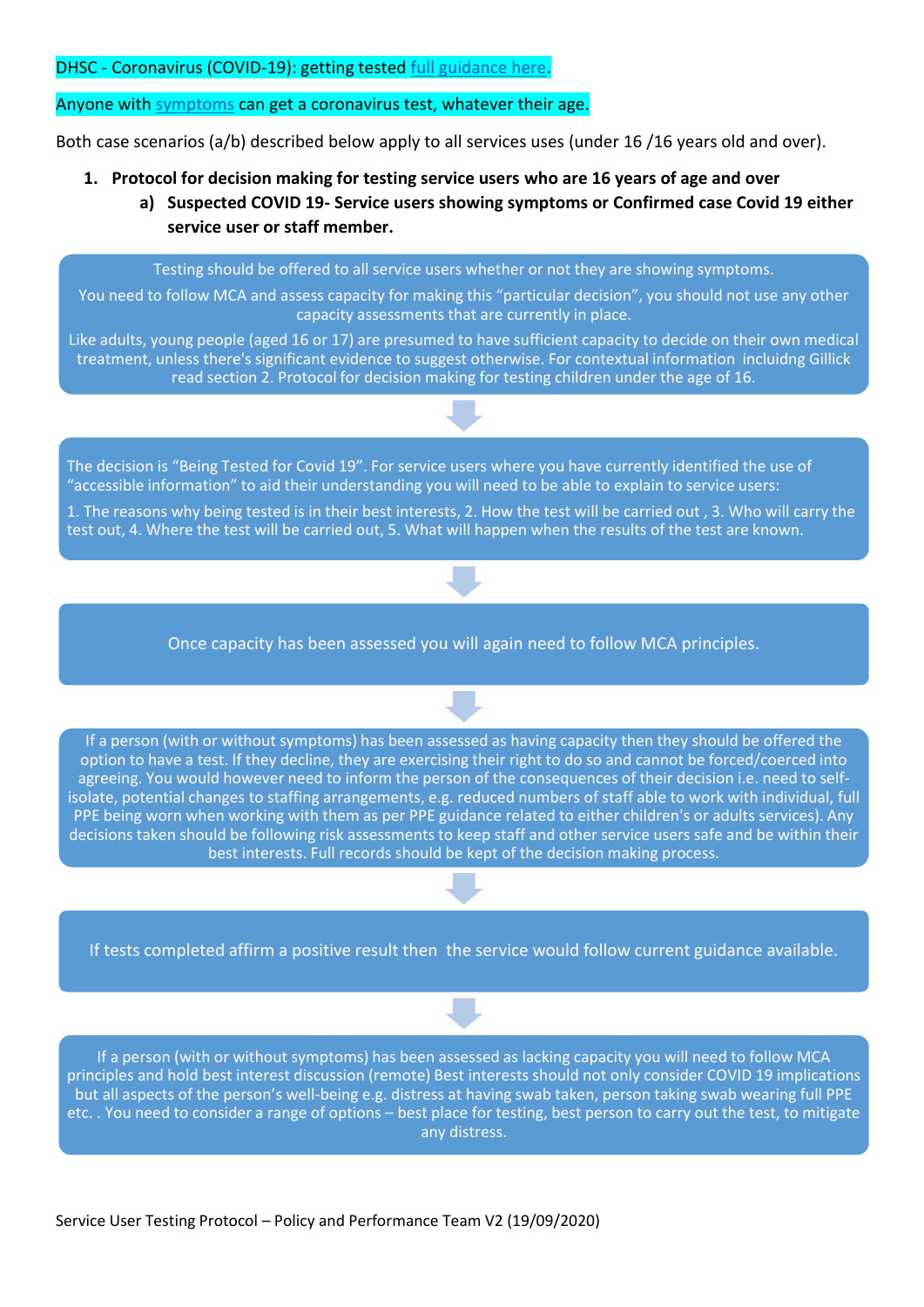## **b) Service has no confirmed cases and is symptom free**